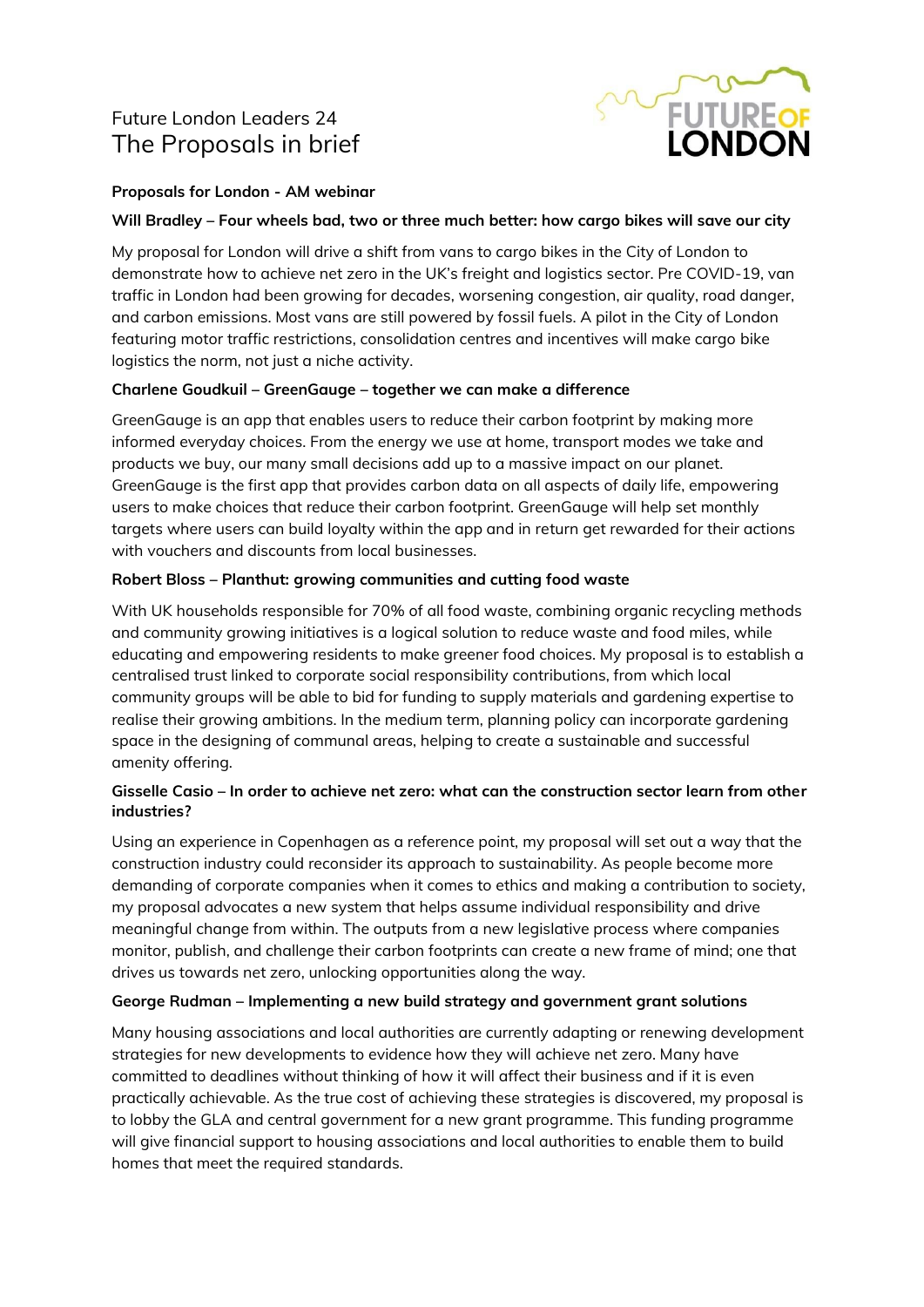# Future London Leaders 24 The Proposals in brief



### **Felicity Scott – Closed loops and co-location – maximising industrial land for multiple gains**

There is increasing demand on the capital to deliver much needed housing targets and protect industrial land. My proposal suggests a way to co-locate residential with 'clean' bio-industry, that contributes to net zero targets and identifies a potential site and partners. Based on Circular Economy principles, the site will 'close the loop' on food waste, where it will process it into energy and partner with innovative enterprises to transform waste into high quality products for sale. Such bio-industry is emission free, allowing co-location with new residential properties, while also bringing 'waste' into public view, inspiring residents to become agents of change.

### **Proposals for London - PM webinar**

### **Monique Wallace – NetZerothatplot.com – A collaborative approach to delivering net zero homes**

With a need to minimise fuel poverty and CO2 levels, NetZerothatplot.com is an online portal providing the resources required to deliver carbon neutral homes using techniques and materials used in Passivhaus projects. Small builders and architects would sign up to the portal and have access to discounted materials, shared knowledge, and projects to bid for, using a framework to manage and compare costs. Plot and small sites owners list their sites on the portal and small businesses and suppliers bid to work together to deliver carbon neutral homes.

### **George McCullough – Storing London's wasted heat**

The residential sector accounts for 18% of the total UK CO2 production. The draft London Plan targets an additional 42,000 new homes per annum, and unless these are heated by sustainable sources, this growth will move the capital further away from achieving its net zero target. A vast amount of heat is produced and then lost across London in our three heat recovery facilities, data centres, public transport networks and through industrial processes. In my proposal, I will set out how we can capture and store this heat in Thermal Heat Storage Batteries and use it to power district heat networks and for other commercial uses.

### **Sophie Lee – Refill vending machines – creating a circular plastics economy**

The amount of single-use plastic used in today's world has reached a critical point. Whilst much focus has been placed on recycling initiatives, it is also important that the amount of plastic we are recycling is greatly reduced through reuse. I propose to introduce household goods vending machines into new developments in the Old Oak Park Royal regeneration area to provide easy and convenient ways for residents to reuse and refill containers for their household goods. This will help to change behaviours around recycling and reuse and increase the environmental credentials of new housing developments.

### **Ayesha Ovaisi – A roadmap to net zero carbon new build homes**

In May 2019 the UK published its vision to become a net zero carbon contributor by 2050. The Mayor of London went one step further and set an ambitious target for the city to achieve this by 2030. London's housing crisis has meant that local authorities are becoming house-builders again to meet the demand for affordable housing in the city. My proposal examines how local authorities, including their planning powers, can play a crucial role in achieving these targets starting from first principles and reviewing every step of the development process from inception through to completion of new homes.